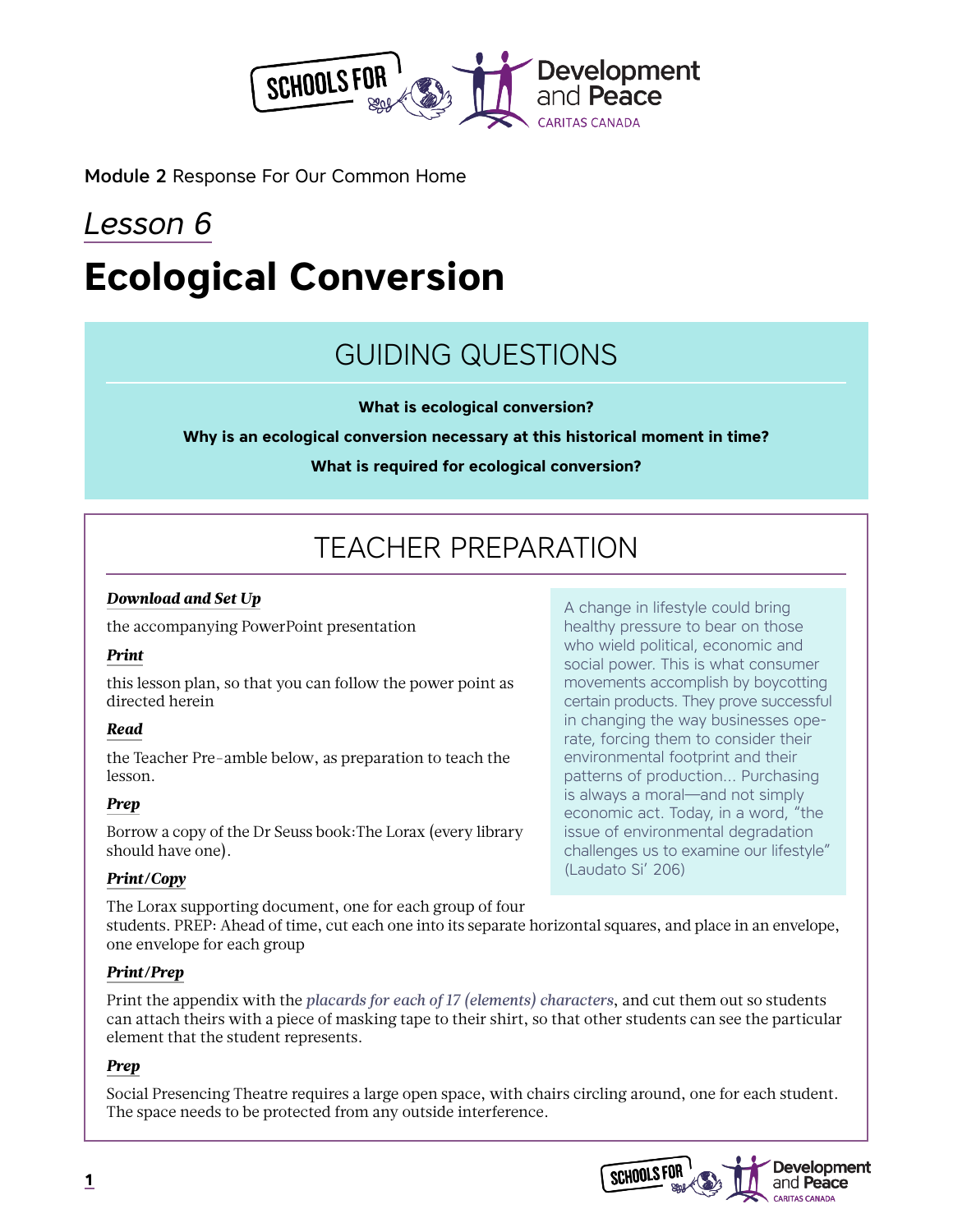# PEDAGOGY

It is essential for the teacher to watch three short videos about [Social Presencing Theatre](https://www.presencing.org/aboutus/spt), which is the primary pedagogy applied in this lesson. Videos to watch: Stuck Exercise, Part 1 video (6:00), paying particular attention to how the facilitator explains the process and uses the language of invitation. In 4D Mapping section; there are three videos that show how social presencing theatre works. Watch Part II (8:19) and Part III (9:52).

The precise and invitational language of the facilitator is most important in this pedagogy. The facilitator's language is meant to intentionally call forward the energy of mindfulness to reveal embodied knowledge. It is a powerful experience for young people and has potential to actually move them into preliminary work of ecological conversion. This pedagogy is contingent upon the careful preparation and intention of the facilitator to be more invitational, less directive, and acutely observational.

Teacher Preamble: The Lorax, Changing Paradigms in the Journey of Ecological Conversion

Dr. Seuss's *The Lorax* compresses the last 200 years of human history into a fable of sorts – a fable of the journey from a technocratic to an ecological paradigm.



### **Elements in the microcosm of the story have counterparts in the macrocosm of the world as we know it:**

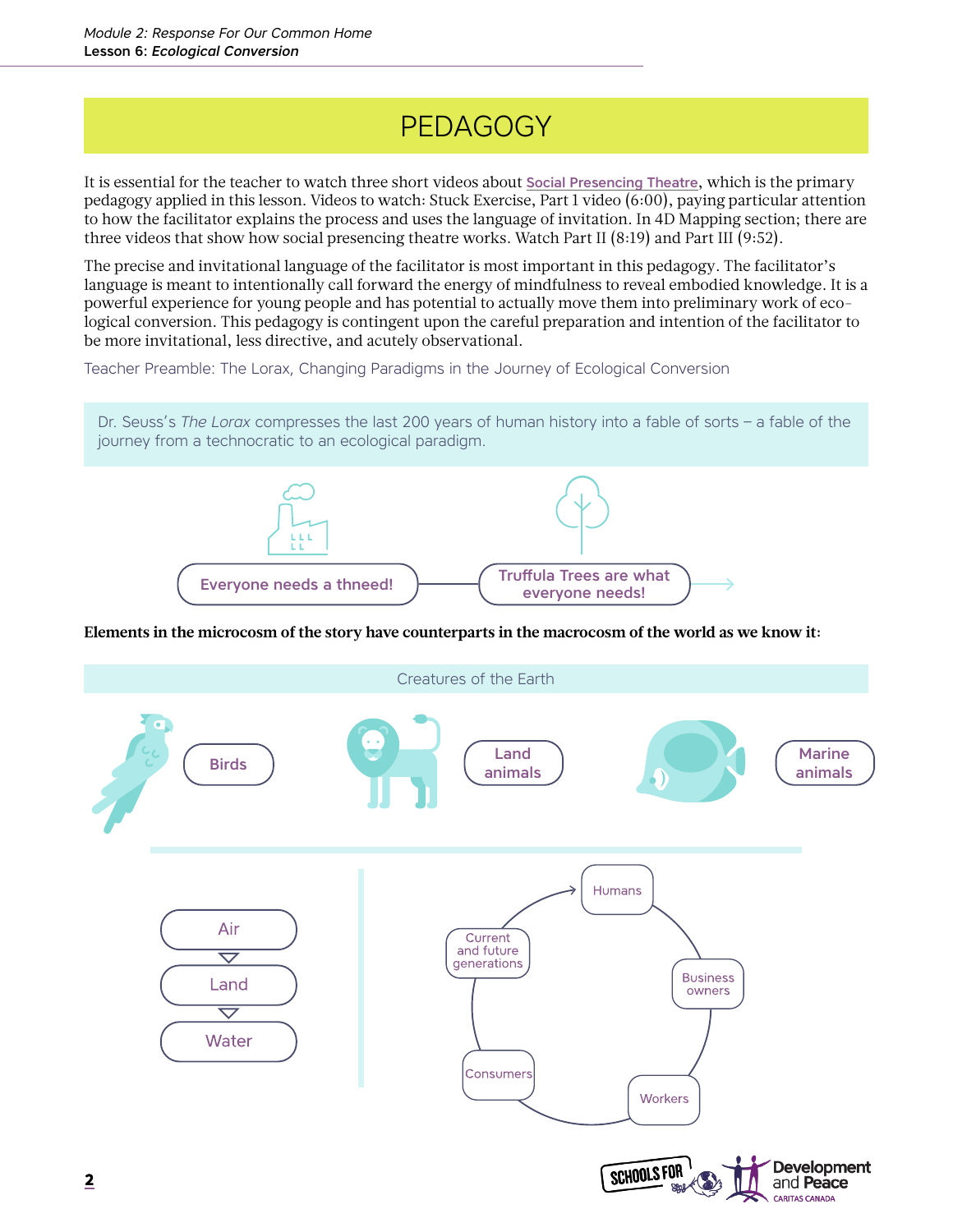Paradigms like to remain invisible, silently and invisibly guiding our unconscious minds and conscious choices; Seuss's fable renders the technocratic paradigm painfully visible – with new insight, readers, like the Once-Ler and the narrator, are thus positioned to renegotiate their relationship to the paradigm which has resulted in the current climate crisis.

Dr. Suess's story actually includes 3 characters on the path of ecological conversion: the Once-Ler, the narrator, and don't forget the reader! Witnessing the Once-ler's conversion and imagining the narrator's next moves supports students to reflect upon their own beliefs, practices, and possibilities for change.



It would seem that when he wrote the book in the early 1970s, Dr. Seuss anticipated that his readers in the decades to come would, like the Once-Ler, need an experience of metanoia to convert from a technocratic to an ecological paradigm.

Arguably, Dr. Seuss hopes that this story will affect a shift in the minds of readers – tempering desires to make money and consume manufactured goods with the desire to live more modestly with less impact on the natural world.

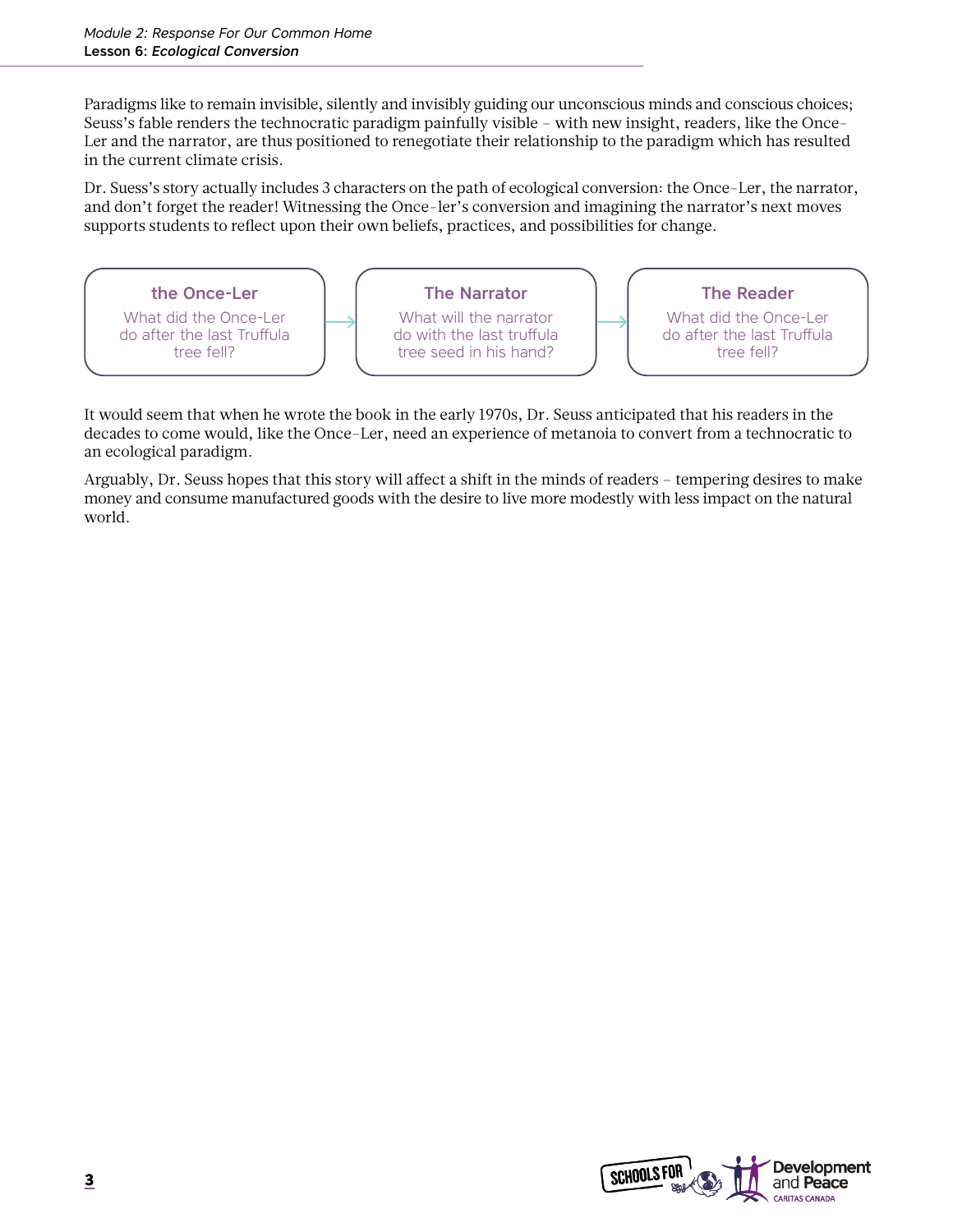# LESSON PLAN

### *IGNITE*

Project Slide 1 of power point.

GUIDING QUESTION **What are rights? Does the Earth have rights? Does the Earth speak? What are the ways that the Earth communicates with humanity? Where do beliefs come from? How are they related to actions? What causes a person or group to change their beliefs? What is ecological conversion?**

Discursive strategy:

Place students in small groups. Assign one of the above question sets to each group. Give them time to discuss their ideas and form an answer to the questions. Share these with the large group, recording ideas to make students' thinking visible. Facilitate to optimize number of actively contributing students and to celebrate and further develop the thinking they share.

Project Slide 2

*(1:32 video)* of Archbishop Don Bolen of Regina, Saskatchewan.

Project Slide 3 as a way of synthesizing and adding to student's initial thinking.

### *IMMERSE*

Read the book **The Lorax** with students. To provide focus for their listening and viewing, invite them to note how the Once-ler's beliefs change, and why.

As you turn the pages, pause on each page to ask questions which require making inferences based on words and images.

### **Example:**

The payment the Once-Ler demands includes "fifteen cents and a nail and the shell of a great-great-greatgrandfather snail." The last item is conspicuous: Why do you think it's on the list? *(This is a good question to ask again at the end of the book, once they know that the same person who finds the snail shell receives the last truffula seed! Neither task is for the faint of heart!)*

A thinking routine to stimulate students' critical thinking as you move from page to page is *See, Think, Wonder*. (What do you see? What do you think about what you see? What do you wonder about?)

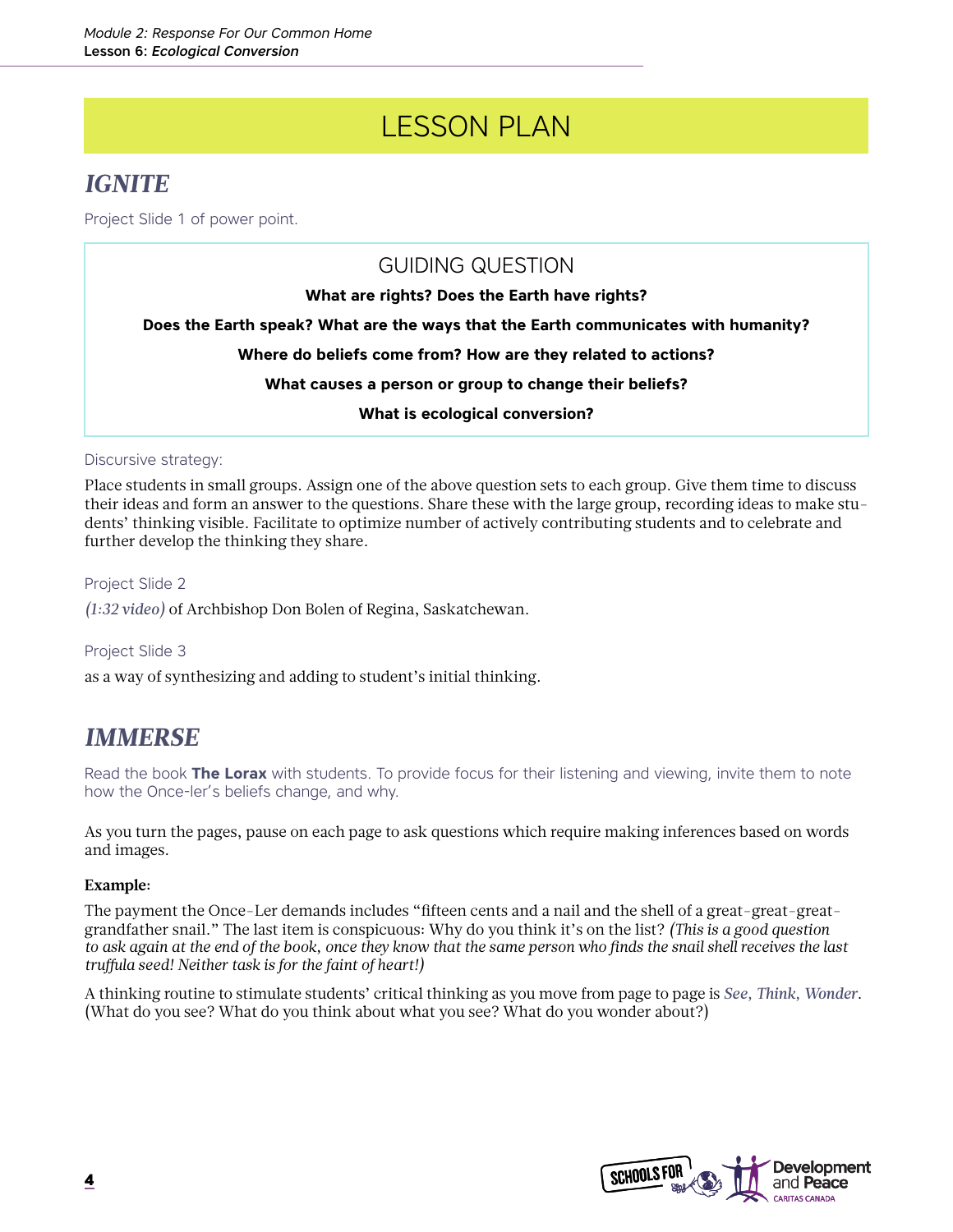### *COALESCE*

**Pose the following three questions** on the board for students to see. Invite students to turn and talk to a partner. Then, share and connect ideas with the larger group.

- **•** What are the Once-ler's beliefs at the beginning, when he chops down the first Truffula tree and opens the Thneed factory?
- **•** What are his beliefs as he tells his story to the narrator?
- **•** What changed his mind?

*Note to teacher: make this chart on the board to scaffold thinking and make thinking visible.* 

| <b>Belief Statement Stems</b>                            | <b>Before</b> | <b>After</b> |
|----------------------------------------------------------|---------------|--------------|
| The goal of human life is                                |               |              |
| Air, land, & water and the<br>resources they contain are |               |              |
| Non-human forms of life are                              |               |              |

From the book to the world as we know it:

Give students the opportunity to make connections between details in the book and the world as they know it.

Hand out the Lorax supporting document envelopes which contain the manipulable horizontal squares. These manipulable squares pair elements from The Lorax with their "real world" equivalents. Challenge students in groups of four to form matching pairs with the manipulables.

When they're done, invite students to identify any items / players / forces that exist today, yet are not represented in Seuss's book.

Next Step: Social Presencing Theatre to represent the Current, "stuck" state and move towards the healing in an "emerging state".

At this point, it is important for the teacher to explain how social presencing theatre works (from watching the two videos) so that students understand the importance of mindfulness and quiet participation in the process.

### **Part I: The current Stuck state**

The "stuck state" in the Lorax is at the point where the Once-Ler's business still appears [to him] to be 'thriving', yet the natural world is deeply damaged.

Invite all students to sit in the circle. Some will take participating character (element) roles. Some will remain sitting as mindful observers and contributors.

Invite each student to choose one of the 17 "elements" in the system/culture of the story, and to take a few moments to imagine what it would be like to be this element in the stuck state of the Lorax. Attach their particular name placard to their shirt with a piece of masking tape.

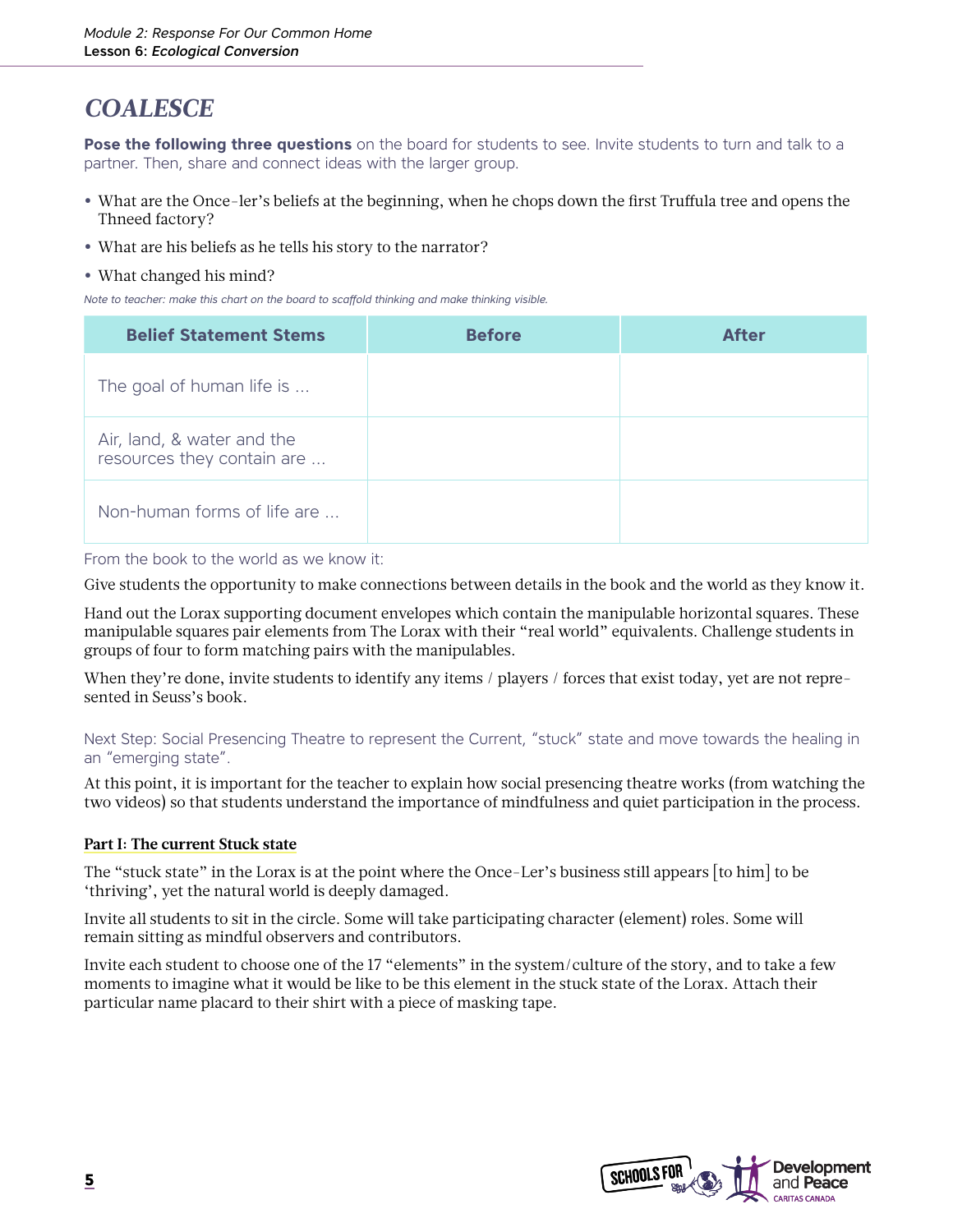### **The 17 roles are:**

- **•** The Lorax- the voice of the earth
- **•** Swomee-swans- birds, creatures of the air
- **•** Brown bar-ba-loots- animals, creatures of the land
- **•** Humming fish fish, creatures of the sea
- **•** Rippulous pond the Earth's waters
- **•** Truffula forest the forests, full of life, at threat of extinction due to human choices
- **•** Gluppity-glupp pollutants of air, land, and water
- **•** The Ruined landscape the damaged Earth
- **•** Once-ler business, industry, advertising: industrialization that destroys the environment without regard for anything but profit
- **•** Thneed all the items that nobody actually needs, but "wants" (through the power of marketing) and that comes at the price of destroying some aspect of the natural world which is not just easily replaced
- **•** Thneed factory- factories around the world
- **•** Radio phone communications, internet
- **•** Thneed buyer- consumers
- **•** Roads transportation infrastructure
- **•** Once-Ler's family workers of the world
- **•** Super-axe hacker technologies
- **•** Narrator- everyday citizens, the reader

Call each element into the shared space, *one at a time*, in silence, giving the student(s) time to decide where this element fits in relation to others. Ask them to choose their location/distance, level (crouching, standing) and body language carefully.

*Example: The Once-ler might stand strong and proud in a central location while the swamee-swans languish near the ground, near the perimeter of the shared space.*

All others observe in mindful silence. There is nothing verbal at this point.

Once each has settled into a position, ask each element (character) to make a declaration that expresses what they believe, feel, experience, or do in the current state scenario. *(i.e. "I am the Super Ax-hacker, the latest technology, fast, smart, and efficient; once I'm made, everyone wants me and will pay a lot of money to get me."* Or *"I am gluppity-glup – pollution. I thrive in places where few environmental laws exist."*

Once all are in place, invite participants to adjust their positions if necessary, to better represent their state and relationships.

Thus, the current/stuck state is represented – interconnections clarified.

*Invite participants to share what they notice* – what are the problems or issues in the current state? What part do they play in the current state? How does the present state help or harm them?

### **Part II: THE EMERGING/GOAL STATE (integrative ecology)**

Now, invite each participant, one at a time (as before), to quietly move from their current stuck position to a new one, one that represents what it will be like when we are all working together to care for our common home. There will be simultaneous movement in the open space and allow time for this to occur at its own pace. Some elements may adjust as other elements choose their position.

Once all participants have moved and settled into the healing emerging state, invite them to observe and feel their relationship to others in this new emerging state. Invite each to make an "I" statement that expresses what they believe, feel, experience, or do in the emerging/goal state.

Invite spaceholders that are in the perimeter circle to make an "I" statement: 'I saw…' or 'I felt…' This is non-judgemental, and absolutely observational.

Then, invite all participating elements (characters) to return to their seats. Take a moment to step out of their roles. Then invite any additional "I" statements about what a person saw or felt, to be made.

This debriefing can help students to both enlarge and consolidate their understandings, and teachers to know where their learners are in relation to the learning targets.

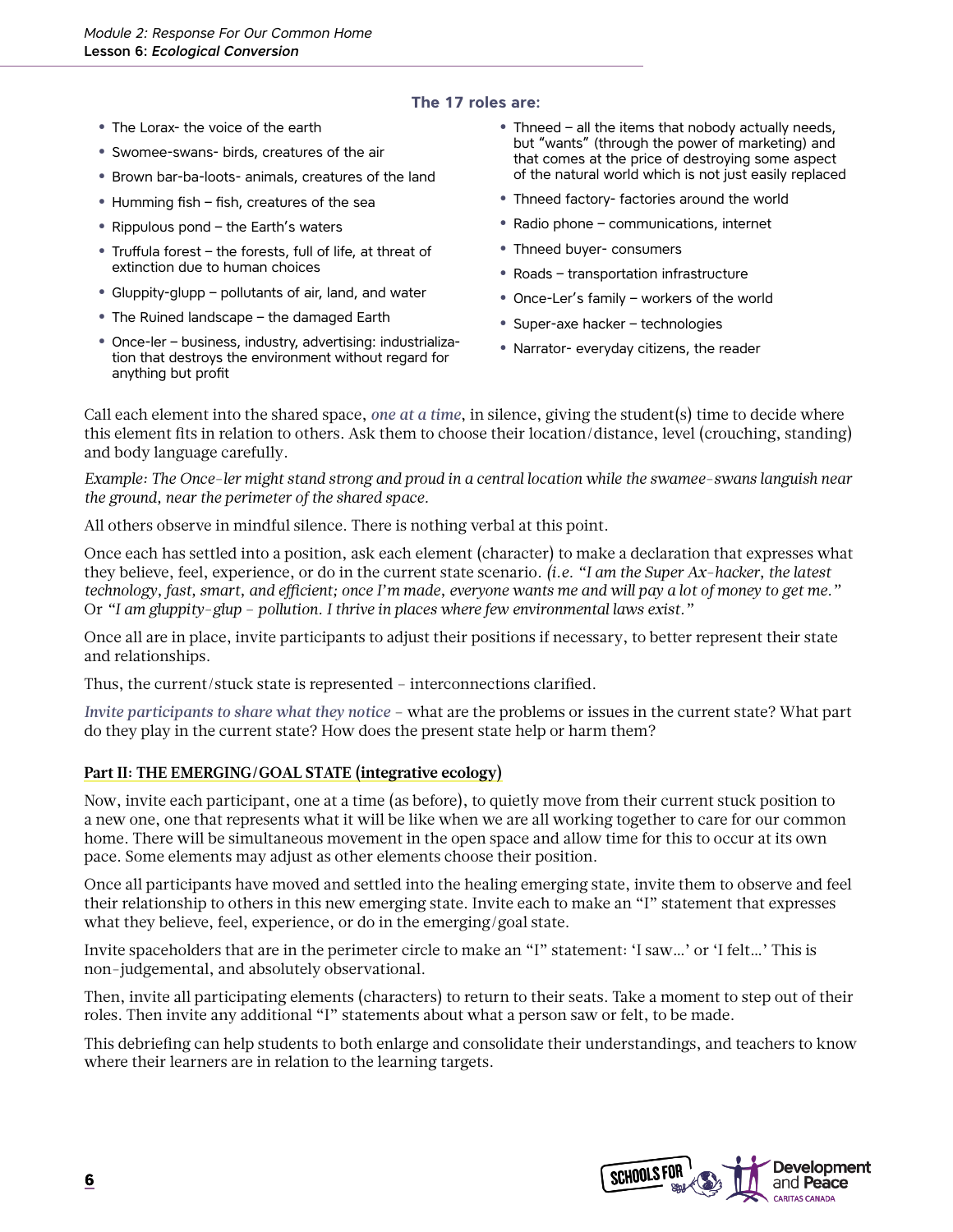### *CREATE*

### The Sequel:

The Lorax's narrator, and, in fact, the reader, are faced with a very important task – to lead the community to a new way of living – one which makes it possible for human beings and the natural world to co-exist and flourish.

Invite students to reflect on the differences between the "stuck state" and the "goal state" in their social presencing theatre exercise, then respond to the question:

*What should humans do differently to emerge from the stuck state into the goal state? What rights must be respected and protected? What responsibilities must be met? By whom? How?*

### **Urge students to be precise by using the 5Ws and H:**

- **•** Who should/must act differently?
- **•** When?
- **•** Where?
- **•** How?
- **•** Why?

#### **Suggestion:**

Invite pairs of students to create a recommendation together; pairs can then meet to share and provide feedback; invite pairs to share revised recommendations with the large group; record these, noting patterns. The figure below (in current or modified form) can scaffold making students' thinking visible. Students could place their recommendations within or beside the human actor(s) responsible for the recommended actions.

Finally, ask students to share the new questions that this process has raised for them. Record these and make them visible for students.



The Earth is in the centre. What can each of the human groups do to respect, protect, and cherish the Earth?

The Earth Charter asks us to leave behind a period of self-destruction and make a new start, but we have not as yet developed a universal awareness needed to achieve this. Here, I would echo that courageous challenge: "As never before in history, common destiny beckons us to seek a new beginning…Let ours be a time remembered for the awakening of a new reverence for life, the firm resolve to achieve sustainability, the quickening of the struggle for justice and peace, and the joyful celebration of life." (Laudato Si' 207) *(embedded quote from Earth Charter, the Hague, June 29, 2000)*

### Slide 6

As a culminating activity watch the intergenerational [For our Common Home](https://youtu.be/uzgQyEug82k) seeing young and the not-soyoung coming together.

#### Slide 7

Invite students to sign the [Intergenerational Pledge](https://www.devp.org/en/campaign/forourcommonhome/pledge) for our common home. See how the different generations are doing with this pledge challenge.

### **Reflect**

What can I/we do in my life to speak and care for the Earth? Students can develop their response to this question in a myriad of ways, both public and private. Which would enhance your students' learning and work best within your space?

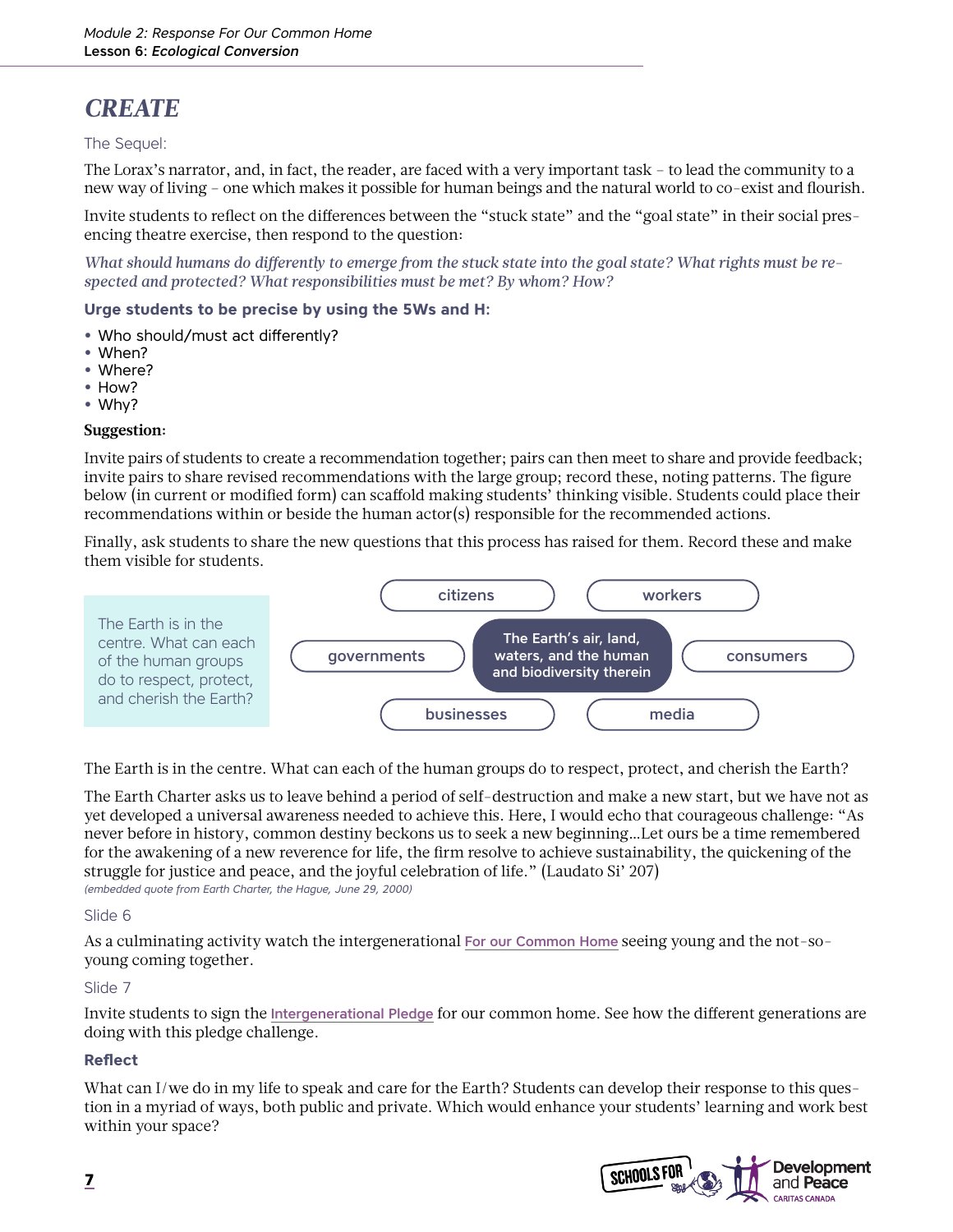#### **Going Deeper**

#### Other resources:

[The Story of Stuff:](https://www.youtube.com/watch?v=9GorqroigqM) this video, for middle years and high school students, traces the stages of extraction, production, distribution, consumption, and disposal. It illustrates and clarifies Pope Francis's description of the linear process of production.

[Anthropocene:](https://theanthropocene.org/film/) This documentary impresses upon viewers the immense scale of human impacts on the earth and climate; powerful appeal for cultural shift

*Guest Speakers:* Invite leaders in your province, city, and communities to share what they are doing to shift belief and practice from dominion to stewardship and kinship paradigms. Encourage students and leaders to seek ways of partnering for change.

Please consider making a donation to support our mission at Development and Peace – working with partner organizations in the Global South who promote alternatives to unfair social, political and economic structures, and educating Canadians about the causes of poverty and mobilizing towards actions for change.

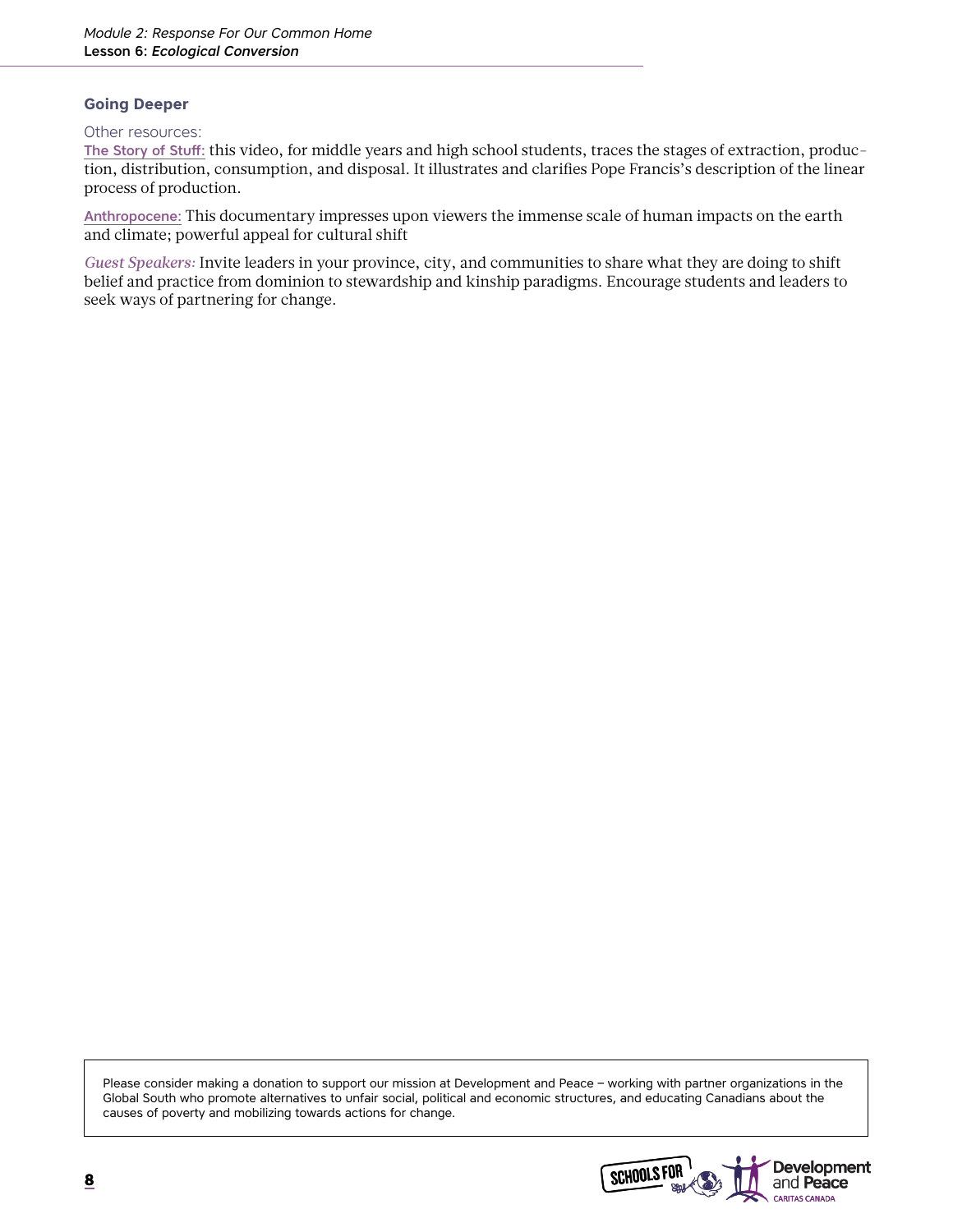